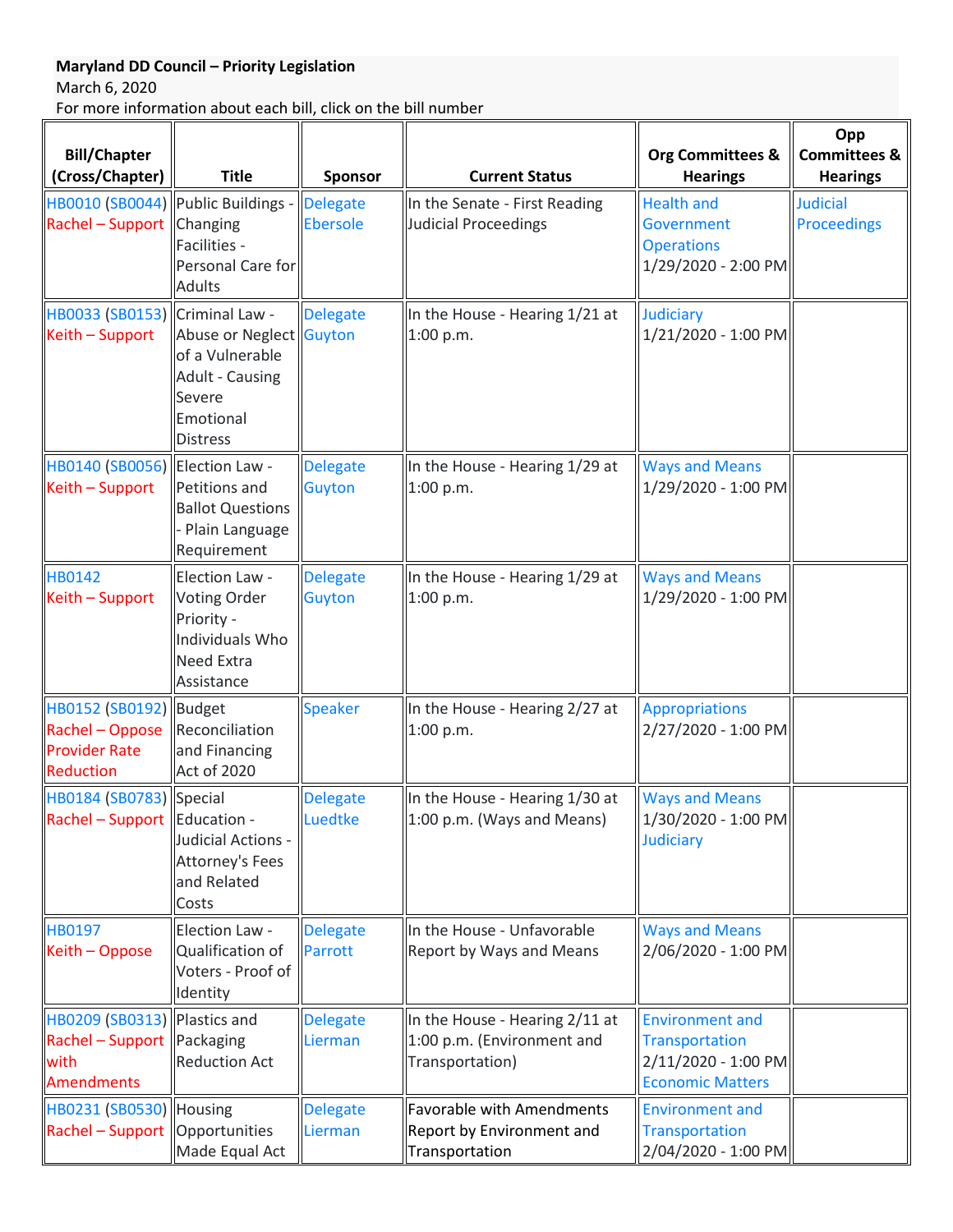| <b>Bill/Chapter</b><br>(Cross/Chapter)                                                       | <b>Title</b>                                                                               | Sponsor                           | <b>Current Status</b>                                                | <b>Org Committees &amp;</b><br><b>Hearings</b>                                                    | Opp<br><b>Committees &amp;</b><br><b>Hearings</b> |
|----------------------------------------------------------------------------------------------|--------------------------------------------------------------------------------------------|-----------------------------------|----------------------------------------------------------------------|---------------------------------------------------------------------------------------------------|---------------------------------------------------|
| HB0255 (SB0547)  Health Care<br>Rachel - Support   Facilities -<br>with<br><b>Amendments</b> | Hospitals and<br>Related<br>Institutions -<br>Discrimination<br>Protections                | <b>Delegate</b><br>Young, K.      | In the House - Hearing 2/05 at<br>2:00 p.m.                          | <b>Health and</b><br>Government<br><b>Operations</b><br>2/05/2020 - 2:00 PM                       |                                                   |
| HB0277 (SB0367) State<br>$\vert$ Rachel – Support $\vert$ Department of                      | Education -<br>Guidelines on<br>Trauma-<br>Informed<br>Approach                            | <b>Delegate</b><br><b>Wilkins</b> | Second Reading Passed with<br>Amendments                             | <b>Ways and Means</b><br>2/05/2020 - 2:00 PM                                                      |                                                   |
| <b>HB0296</b><br>Rachel - Support Single-Use PlasticLLove<br>with<br>Amendments              | Environment -<br>Straws - Use in a<br><b>Food Service</b><br><b>Business</b>               | <b>Delegate</b>                   | In the House - Hearing 2/19 at<br>1:00 p.m. (Economic Matters)       | <b>Economic Matters</b><br>2/19/2020 - 1:00 PM<br><b>Environment and</b><br><b>Transportation</b> |                                                   |
| HB0312 (SB0473) Discrimination in<br>Keith - Support                                         | Employment -<br>Reasonable<br>Accommodations<br>for Applicants<br><b>With Disabilities</b> | Delegate<br>Charkoudian           | In the House - Unfavorable<br><b>Report by Economic Matters</b>      | <b>Economic Matters</b><br>2/11/2020 - 1:00 PM                                                    |                                                   |
| HB0320 (SB0702) Criminal Law -<br>Keith - Support                                            | Exploitation of<br>Vulnerable Adult<br>or Elderly<br>Individual -<br>Undue Influence       | Delegate<br><b>Shetty</b>         | In the Senate - First Reading<br>Judicial Proceedings                | Judiciary<br>2/04/2020 - 1:00 PM Proceedings                                                      | <b>Judicial</b>                                   |
| <b>HB0328</b><br>Rachel - Support  Department of                                             | <b>State</b><br>Education -<br><b>School Discipline</b><br><b>Data Collection</b>          | <b>Delegate</b><br>Washington     | In the House - Hearing 2/05 at<br>2:00 p.m.                          | <b>Ways and Means</b><br>2/05/2020 - 2:00 PM                                                      |                                                   |
| HB0368 (SB0424) Maryland Transit Delegate<br>Keith - Support                                 | Administration -<br><b>Funding (Transit</b><br>Safety and<br>Investment Act)               | Lierman                           | In the House - Hearing 2/04 at<br>1:00 p.m.                          | <b>Appropriations</b><br>2/04/2020 - 1:00 PM                                                      |                                                   |
| <b>HB0383</b><br>Rachel - Support  Department of                                             | <b>State</b><br>Education -                                                                | <b>Delegate</b><br><b>Guyton</b>  | In the House - Unfavorable<br>Report by Ways and Means;<br>Withdrawn | <b>Ways and Means</b>                                                                             |                                                   |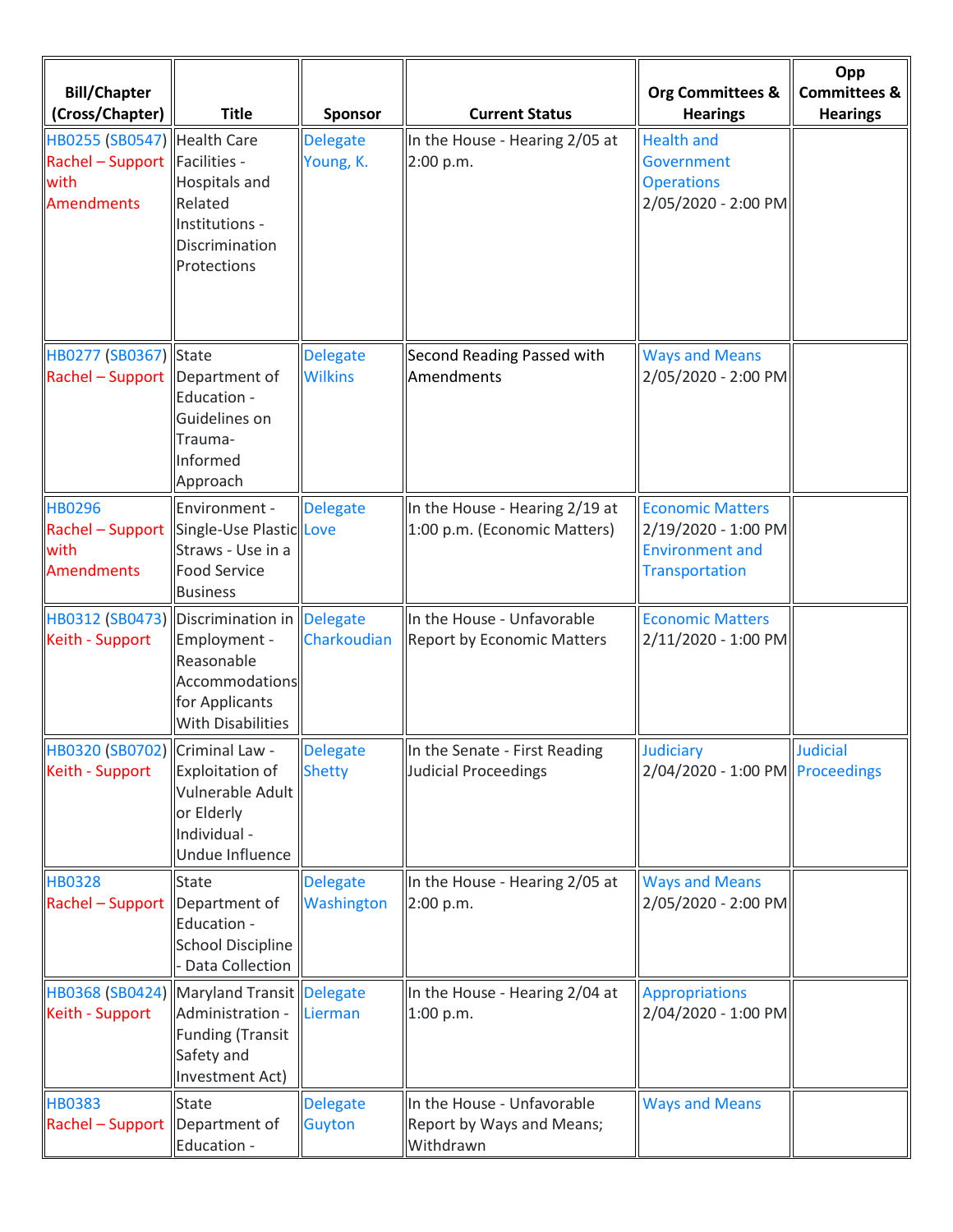| <b>Bill/Chapter</b><br>(Cross/Chapter)                                              | <b>Title</b>                                                                                          | <b>Sponsor</b>                     | <b>Current Status</b>                                                                                                                    | <b>Org Committees &amp;</b><br><b>Hearings</b>                                                       | Opp<br><b>Committees &amp;</b><br><b>Hearings</b> |
|-------------------------------------------------------------------------------------|-------------------------------------------------------------------------------------------------------|------------------------------------|------------------------------------------------------------------------------------------------------------------------------------------|------------------------------------------------------------------------------------------------------|---------------------------------------------------|
|                                                                                     | Student                                                                                               |                                    |                                                                                                                                          |                                                                                                      |                                                   |
|                                                                                     | Performance<br>Reports -<br><b>Students With</b><br><b>Disabilities</b>                               |                                    |                                                                                                                                          |                                                                                                      |                                                   |
| <b>HB0396</b><br>Rachel - Support   Centers - Early<br>with<br><b>Amendments</b>    | <b>Child Care</b><br>Childhood<br>Screening for<br>Developmental<br><b>Disabilities</b>               | <b>Delegate</b><br><b>Guyton</b>   | In the House - Hearing 2/19 at<br>1:00 p.m.                                                                                              | <b>Ways and Means</b><br>2/19/2020 - 1:00 PM                                                         |                                                   |
| <b>HB0475</b><br>Keith - Support                                                    | Community<br>Colleges -<br>Students With<br><b>Disabilities</b>                                       |                                    | Delegate Cain   In the House - Hearing 2/11 at<br>1:00 p.m.                                                                              | <b>Appropriations</b><br>2/11/2020 - 1:00 PM                                                         |                                                   |
| HB0516 (SB0542) Public School<br>Keith - Support                                    | Students - Daily<br><b>Physical Activity</b><br>(Student Health<br>and Fitness Act)                   | <b>Delegate</b><br><b>Walker</b>   | In the House - Hearing 2/19 at<br>1:00 p.m.                                                                                              | <b>Ways and Means</b><br>2/19/2020 - 1:00 PM                                                         |                                                   |
| HB0547 (SB0455)  Health -<br>$Rachel-Support$ Maryland<br>with<br><b>Amendments</b> | Children's<br>Service Animal<br>Program -<br>Establishment                                            | <b>Delegate</b><br><b>Barron</b>   | Favorable with Amendments<br>Report by Health and<br><b>Government Operations</b>                                                        | <b>Health and</b><br>Government<br><b>Operations</b><br>2/26/2020 - 1:00 PM                          |                                                   |
| HB0643 (SB0701) End-of-Life<br>Rachel - Letter of Option Act<br>Information         | Richard E. Israel<br>and Roger "Pip"<br>Moyer Act)                                                    | Delegate<br>Pendergrass            | In the House - First Reading<br><b>Health and Government</b><br>Operations and Judiciary                                                 | <b>Health and</b><br>Government<br><b>Operations</b><br>Judiciary                                    |                                                   |
| HB0675 (SB0549) Education -<br>Keith - Support                                      | Public Schools-<br>Seizure Action<br>Plans (Brynleigh<br>Act)                                         |                                    | Delegate Kerr In the House - Hearing 2/21 at<br>1:00 p.m. (Ways and Means)<br>and Hearing canceled (Health<br>and Government Operations) | <b>Ways and Means</b><br>2/21/2020 - 1:00 PM<br><b>Health and</b><br>Government<br><b>Operations</b> |                                                   |
| HB0691 (SB0576) Health<br>Rachel - Oppose                                           | Occupations -<br><b>Nurse</b><br>Practitioners -<br>Certifications of<br>Competency and<br>Incapacity | <b>Delegate</b><br><b>Cullison</b> | In the House - Hearing 3/03 at<br>1:00 p.m.                                                                                              | <b>Health and</b><br><b>Government</b><br><b>Operations</b><br>3/03/2020 - 1:00 PM                   |                                                   |
| HB0699 (SB0504) Office of the                                                       | Attorney General Washington                                                                           | <b>Delegate</b>                    | Second Reading Passed with<br>Amendments                                                                                                 | <b>Ways and Means</b><br>2/21/2020 - 1:00 PM                                                         |                                                   |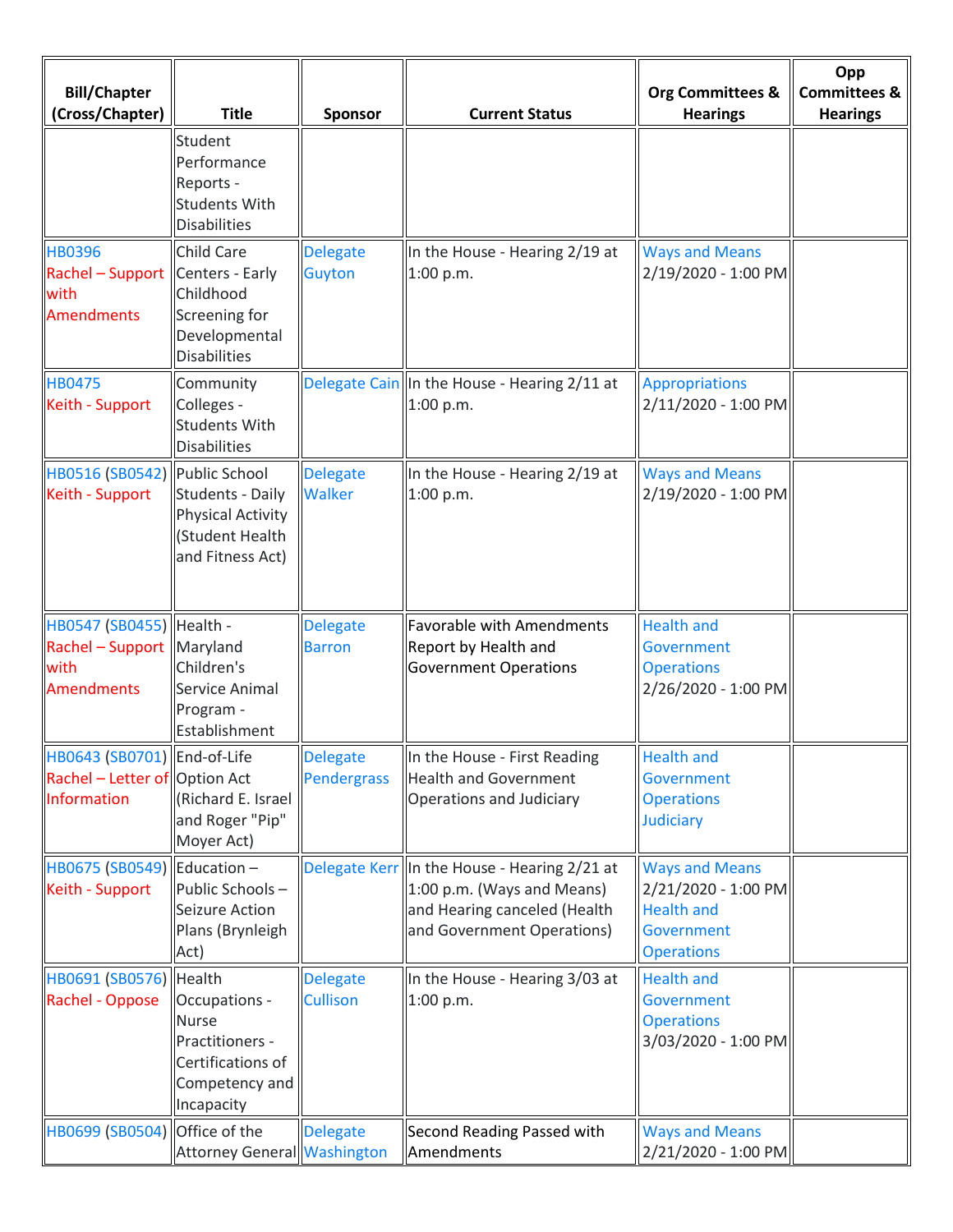| <b>Bill/Chapter</b><br>(Cross/Chapter)                                                     | <b>Title</b>                                                                                                                    | <b>Sponsor</b>                                | <b>Current Status</b>                         | <b>Org Committees &amp;</b><br><b>Hearings</b>                                     | Opp<br><b>Committees &amp;</b><br><b>Hearings</b> |
|--------------------------------------------------------------------------------------------|---------------------------------------------------------------------------------------------------------------------------------|-----------------------------------------------|-----------------------------------------------|------------------------------------------------------------------------------------|---------------------------------------------------|
| Rachel - Letter of $\vert$ - Special<br>Information                                        | Education<br>Ombudsman                                                                                                          |                                               |                                               |                                                                                    |                                                   |
| HB0728 (SB1007) Employment<br>Keith - Support                                              | Discrimination<br>and<br>Discriminatory<br>Housing<br>Practices - Time<br>for Filing<br>Complaints                              | <b>Delegate Hill</b>                          | In the House - Hearing 2/25 at<br>1:00 p.m.   | <b>Health and</b><br><b>Government</b><br><b>Operations</b><br>2/25/2020 - 1:00 PM |                                                   |
| HB0742 (SB1002) Corrections -<br>Rachel - Support Restrictive<br>with<br><b>Amendments</b> | Housing - Serious<br>Mental Illness -<br>Assessments<br>(Restrictive<br><b>Housing Reform</b><br>Act)                           | <b>Delegate</b><br>Lewis, J.                  | In the House - Hearing 2/25 at<br>1:00 p.m.   | Judiciary<br>2/25/2020 - 1:00 PM                                                   |                                                   |
| HB0806 (SB0657)  Income Tax -<br>Rachel - Support   Personal                               | Exemption -<br><b>Disabled</b><br>Individuals                                                                                   | <b>Delegate</b><br>Valentino-<br><b>Smith</b> | In the House - Hearing 2/21 at<br>1:00 p.m.   | <b>Ways and Means</b><br>2/21/2020 - 1:00 PM                                       |                                                   |
| HB0839 (SB0539) Labor and<br>Rachel - Support Employment -                                 | Family and<br><b>Medical Leave</b><br>Insurance<br>Program -<br>Establishment                                                   | <b>Delegate</b><br>Valderrama                 | In the House - Hearing 2/24 at<br>1:00 p.m.   | <b>Economic Matters</b><br>2/24/2020 - 1:00 PM                                     |                                                   |
| <b>HB0847</b><br>Keith - Letter of<br>Information                                          | State<br>Coordinator for<br><b>Autism Strategy</b><br>and Advisory<br>Stakeholder<br>Group on<br>Autism-Related<br><b>Needs</b> | <b>Delegate</b><br>Guyton                     | In the House - Hearing 2/26 at<br>1:00 p.m.   | <b>Health and</b><br>Government<br><b>Operations</b><br>2/26/2020 - 1:00 PM        |                                                   |
| HB0912 (SB0638) Maryland Child<br>Keith - Support                                          | Tax Credit                                                                                                                      | <b>Delegate</b><br>Palakovich<br>Carr         | In the House - Hearing $2/21$ at<br>1:00 p.m. | <b>Ways and Means</b><br>2/21/2020 - 1:00 PM                                       |                                                   |
| HB0984 (SB0796) Developmental<br>$\vert$ Rachel – Support $\vert$ Disabilities             | Administration -                                                                                                                | <b>Delegate</b><br><b>Cullison</b>            | In the House - Hearing 3/04 at<br>1:00 p.m.   | <b>Health and</b><br>Government<br><b>Operations</b>                               |                                                   |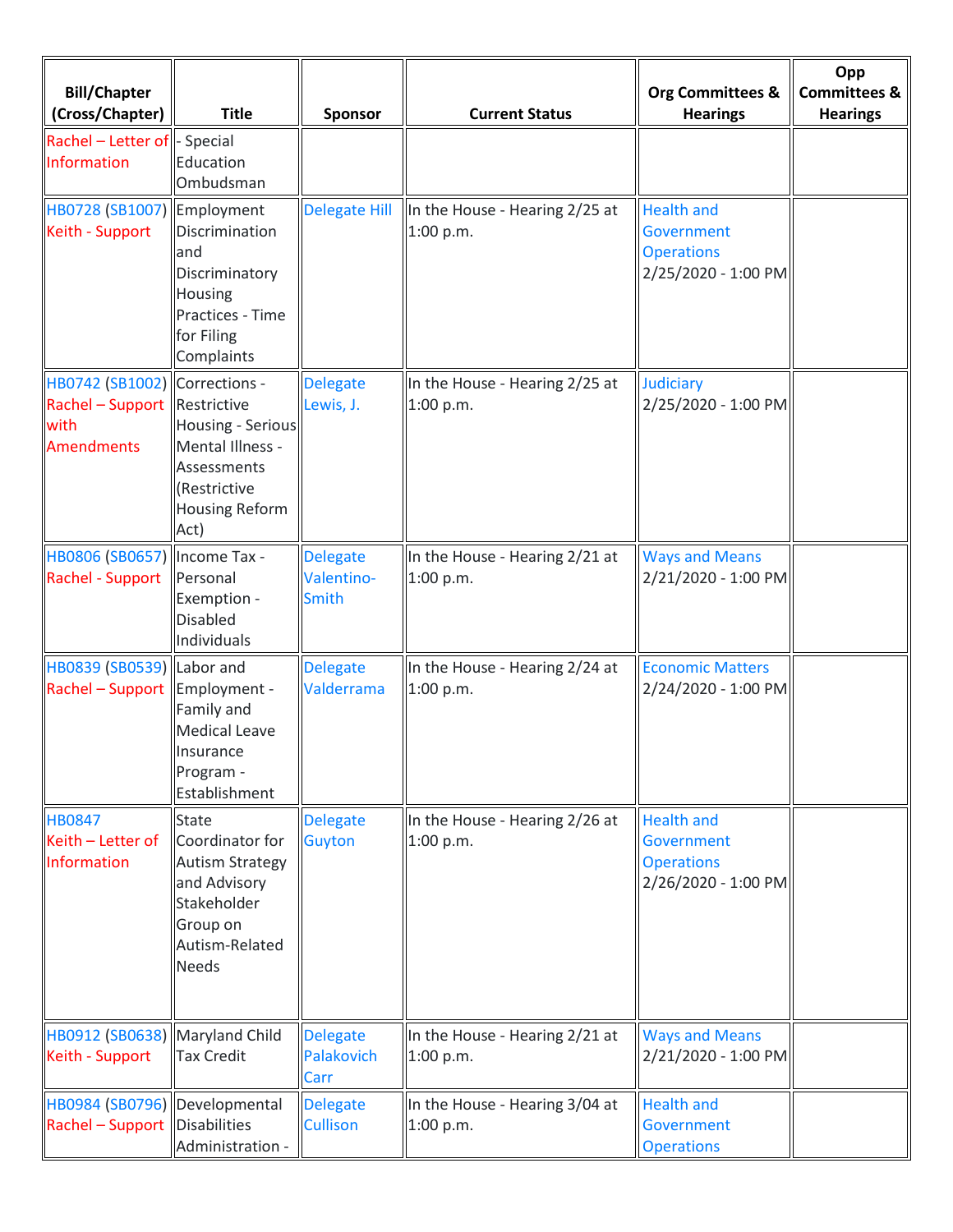| <b>Bill/Chapter</b><br>(Cross/Chapter)                                                           | <b>Title</b>                                                                                                                                              | <b>Sponsor</b>                    | <b>Current Status</b>                                          | <b>Org Committees &amp;</b><br><b>Hearings</b>                                                         | Opp<br><b>Committees &amp;</b><br><b>Hearings</b> |
|--------------------------------------------------------------------------------------------------|-----------------------------------------------------------------------------------------------------------------------------------------------------------|-----------------------------------|----------------------------------------------------------------|--------------------------------------------------------------------------------------------------------|---------------------------------------------------|
|                                                                                                  | Program<br>Changes and<br><b>Required Reports</b>                                                                                                         |                                   |                                                                | 3/04/2020 - 1:00 PM                                                                                    |                                                   |
| HB1043<br>Rachel - Support   Physical                                                            | Education -<br><b>Restraint and</b><br>Seclusion -<br>Guidelines and<br>Reporting                                                                         | <b>Delegate</b><br><b>Wilkins</b> | In the House - Hearing 2/26 at<br>1:00 p.m.                    | <b>Ways and Means</b><br>2/26/2020 - 1:00 PM                                                           |                                                   |
| HB1147 (SB0401) Places of Public<br>Keith - Support<br>with<br><b>Amendments</b>                 | Accommodation Solomon<br>and Public<br>Buildings -<br>Single-<br>Occupancy<br><b>Public Restrooms</b><br>- Availability (The<br>Accessible to All<br>Act) | <b>Delegate</b>                   | In the House - Hearing 3/03 at<br>1:00 p.m. (Economic Matters) | <b>Economic Matters</b><br>3/03/2020 - 1:00 PM<br><b>Health and</b><br>Government<br><b>Operations</b> |                                                   |
| HB1171 (SB0959) Public Health -<br>Rachel - Support   Demonstration<br>with<br><b>Amendments</b> | Program<br>Developmental<br><b>Disabilities</b>                                                                                                           | Delegate<br>Young, K.             | In the House - Hearing 3/04 at<br>1:00 p.m.                    | <b>Health and</b><br>Government<br><b>Operations</b><br>3/04/2020 - 1:00 PM                            |                                                   |
| HB1194<br>Rachel - Support  Fees for Summer  Smith                                               | Public Schools -<br>School Courses -<br>Prohibition                                                                                                       | <b>Delegate</b>                   | In the House - Hearing 2/28 at<br>1:00 p.m.                    | <b>Ways and Means</b><br>2/28/2020 - 1:00 PM                                                           |                                                   |
| HB1204 (SB0993) County Boards<br>Keith - Support                                                 | and Public and<br>Nonpublic<br>Prekindergarten<br>Programs and<br>Schools-<br>Discrimination-<br>Prohibition                                              | Delegate<br><b>Wilkins</b>        | In the House - Hearing $2/26$ at<br>1:00 p.m.                  | <b>Ways and Means</b><br>2/26/2020 - 1:00 PM                                                           |                                                   |
| <b>HB1282</b><br>Rachel - Support Procedure -<br>with<br>Amendments                              | Criminal<br>Vulnerable Adult<br>Abuse Registry                                                                                                            | <b>Delegate</b><br><b>Mautz</b>   | In the House - Hearing 3/05 at<br>1:00 p.m.                    | Judiciary<br>3/05/2020 - 1:00 PM                                                                       |                                                   |
| HB1292 (SB1019) Public Schools -<br>Keith - Letter of<br>Information                             | Special<br>Education<br>Classrooms - Use<br>of Video<br>Recording<br><b>Devices</b>                                                                       | <b>Delegate</b><br>Guyton         | In the House - Hearing 2/26 at<br>1:00 p.m.                    | <b>Ways and Means</b><br>2/26/2020 - 1:00 PM                                                           |                                                   |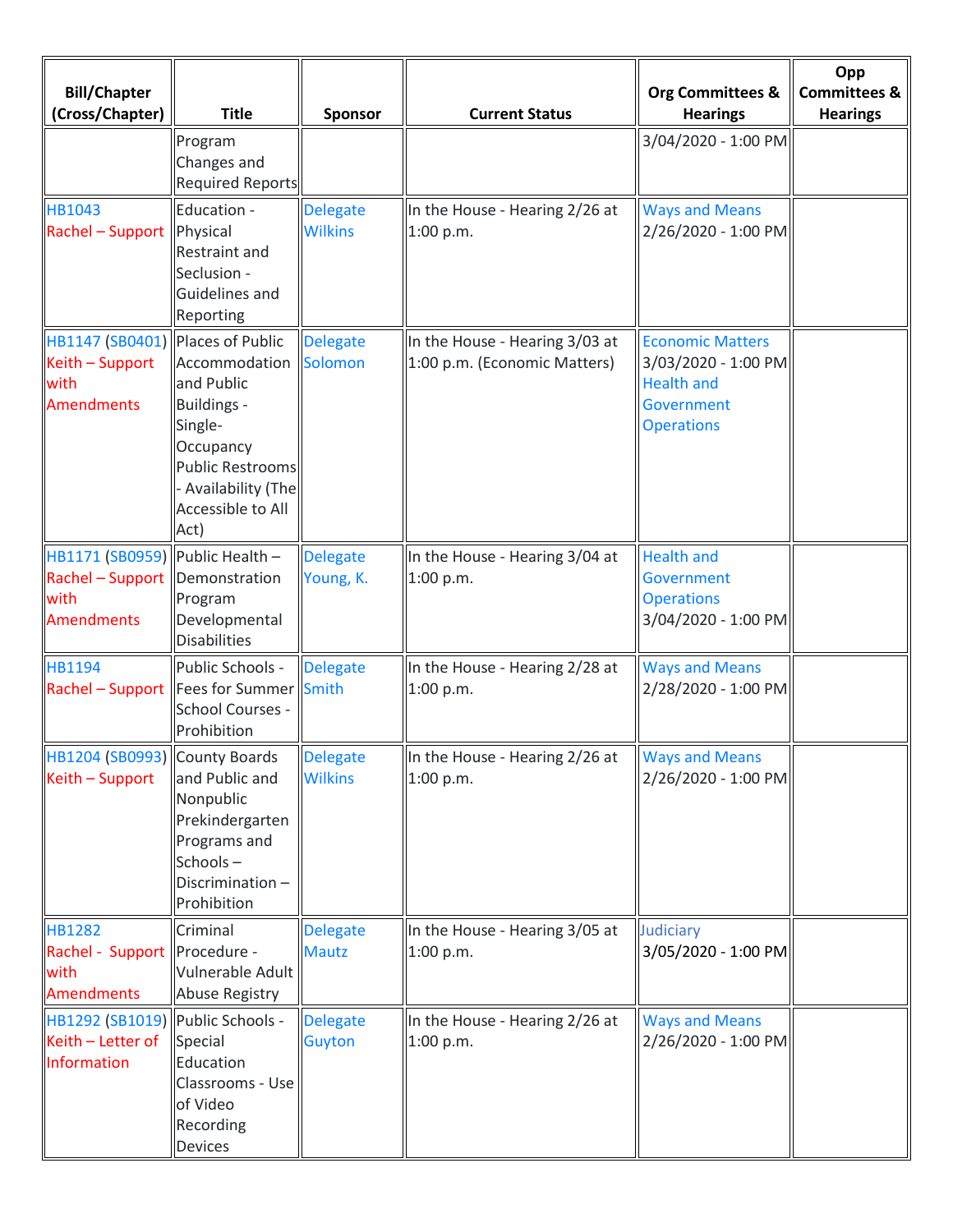| <b>Bill/Chapter</b><br>(Cross/Chapter)                                           | <b>Title</b>                                                                                                               | <b>Sponsor</b>                   | <b>Current Status</b>                                                           | <b>Org Committees &amp;</b><br><b>Hearings</b>                                                                | Opp<br><b>Committees &amp;</b><br><b>Hearings</b> |
|----------------------------------------------------------------------------------|----------------------------------------------------------------------------------------------------------------------------|----------------------------------|---------------------------------------------------------------------------------|---------------------------------------------------------------------------------------------------------------|---------------------------------------------------|
| HB1300 (SB1000)<br>Rachel - Support                                              | <b>Blueprint for</b><br>Maryland's<br>Future-<br>Implementation                                                            | <b>Speaker</b>                   | Special Order until 3/6<br>(Delegate Kipke) Adopted                             | <b>Appropriations</b><br>2/17/2020 - 12:00<br><b>PM</b><br><b>Ways and Means</b><br>$2/17/2020 - 12:00$<br>PM |                                                   |
| HB1314 (SB0757)<br>Keith - Support                                               | Election Law -<br>Voting Systems -<br>Accessibility for<br><b>Voters With</b><br><b>Disabilities</b>                       | <b>Delegate</b><br><b>Mosby</b>  | In the House - Hearing 3/03 at<br>1:00 p.m.                                     | <b>Ways and Means</b><br>3/03/2020 - 1:00 PM                                                                  |                                                   |
| HB1407<br>Rachel - Oppose                                                        | Primary and<br>Secondary<br>Education-<br>Student<br>Discipline (Right<br>to Teach Act of<br>2020)                         | <b>Delegate</b><br><b>Morgan</b> | In the House - Hearing 3/04 at<br>1:00 p.m.                                     | <b>Ways and Means</b><br>3/04/2020 - 1:00 PM                                                                  |                                                   |
| <b>HB1468</b><br>Rachel - Oppose                                                 | Education -<br>Student Behavior Long<br>- Parent Notice<br>and Required<br>Counseling<br>(Parent<br>Accountability<br>Act) | <b>Delegate</b>                  | In the House - Hearing 3/04 at<br>1:00 p.m.                                     | <b>Ways and Means</b><br>3/04/2020 - 1:00 PM                                                                  |                                                   |
| HB1471<br>Keith - Support                                                        | Guardianship of<br><b>Disabled Persons Bridges</b><br>- Delegation of<br>Responsibilities -<br>Limitation                  | Delegate                         | <b>Hearing canceled</b>                                                         | <b>Health and</b><br>Government<br><b>Operations</b><br>3/05/2020 - 1:00 PM                                   |                                                   |
| HB1527 (SB0833) Adult Protective<br>Rachel - Letter of Services -<br>Information | Vulnerable<br>Adults Registry -<br>Investigations<br>and Records of<br>Abuse and<br>Neglect and<br>Workgroup<br>Study      | <b>Delegate</b><br>Lewis, J.     | In the House - Hearing 3/05 at<br>1:00 p.m.                                     | Judiciary<br>3/05/2020 - 1:00 PM                                                                              |                                                   |
| HB1595 (SB0853) Education -<br>Rachel - Oppose                                   | <b>Voluntary Ethical Turner</b><br>Special<br>Education<br>Advocate<br>Certificate<br>Program                              | <b>Delegate</b>                  | In the House - First Reading<br><b>House Rules and Executive</b><br>Nominations | <b>Rules and Executive</b><br><b>Nominations</b>                                                              |                                                   |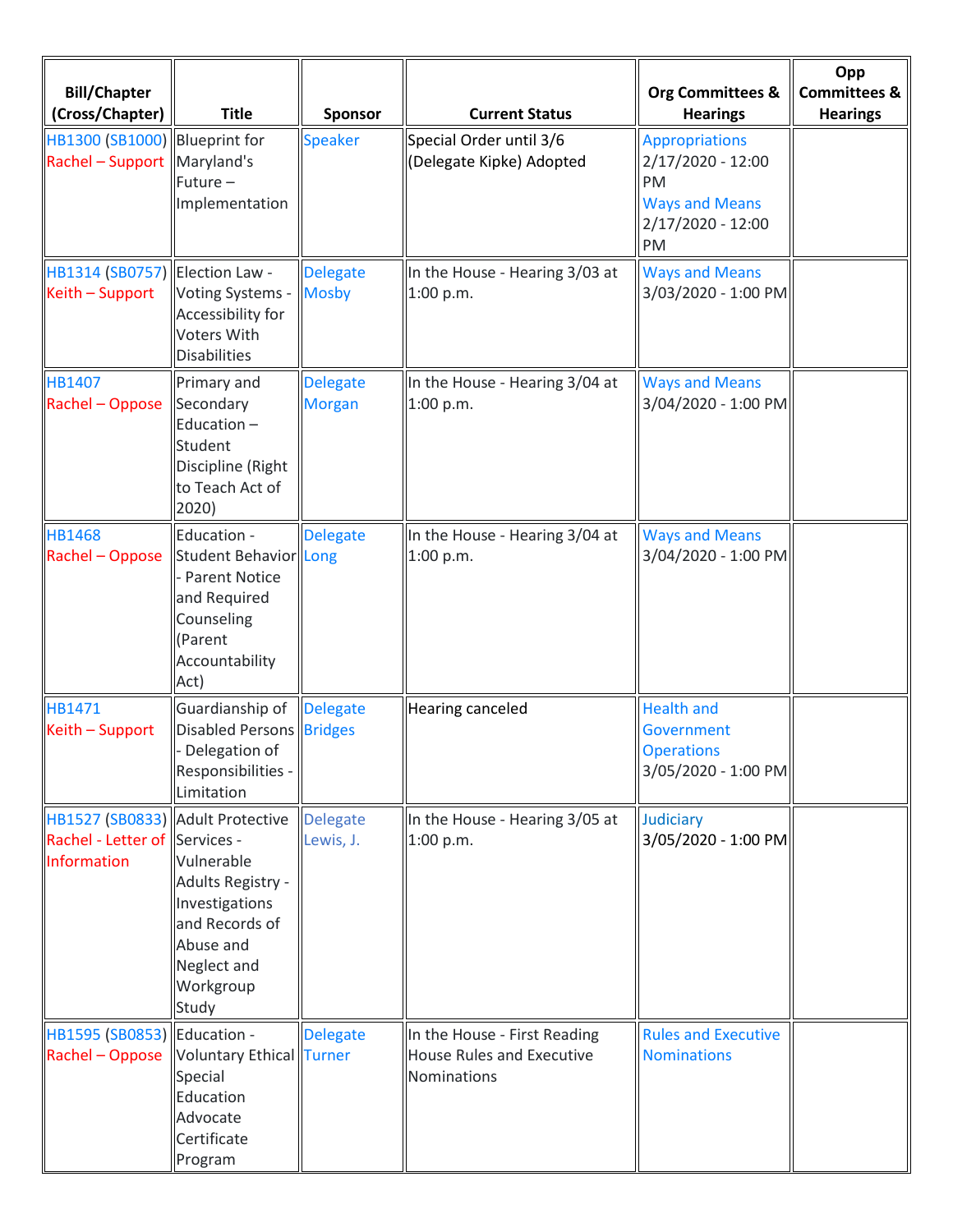| <b>Bill/Chapter</b><br>(Cross/Chapter)                                                           | <b>Title</b>                                                                                     | Sponsor                            | <b>Current Status</b>                                                                    | <b>Org Committees &amp;</b><br><b>Hearings</b>                                             | Opp<br><b>Committees &amp;</b><br><b>Hearings</b> |
|--------------------------------------------------------------------------------------------------|--------------------------------------------------------------------------------------------------|------------------------------------|------------------------------------------------------------------------------------------|--------------------------------------------------------------------------------------------|---------------------------------------------------|
| SB0044 (HB0010) Public Buildings -<br>Rachel - Support                                           | Changing<br><b>Facilities for</b><br><b>Adult Diapers</b>                                        | Senator Lam                        | In the Senate - Hearing 1/16 at<br>3:00 p.m.                                             | <b>Judicial Proceedings</b><br>1/16/2020 - 3:00 PM                                         |                                                   |
| SB0056 (HB0140) Election Law -<br>Keith - Support                                                | Petitions and<br><b>Ballot Questions</b><br>- Plain Language<br>Requirement                      | Senator<br><b>Kagan</b>            | In the House - Hearing 3/17 at<br>1:00 p.m.                                              | Education, Health,<br>and Environmental<br><b>Affairs</b><br>1/28/2020 - 2:00 PM 1:00 PM   | <b>Ways and</b><br><b>Means</b><br>$3/17/2020 -$  |
| <b>SB0078</b><br>Rachel - Oppose                                                                 | Public Schools -<br>Student<br>Discipline<br>Regulations -<br>Remedial<br><b>Measures</b>        | <b>Senator</b><br>Hough            | In the Senate - Unfavorable<br>Report by Education, Health,<br>and Environmental Affairs | Education, Health,<br>and Environmental<br><b>Affairs</b><br>1/22/2020 - 1:00 PM           |                                                   |
| SB0153 (HB0033) Criminal Law -<br>Rachel - Support Abuse or Neglect<br>with<br>Amendments        | of a Vulnerable<br><b>Adult - Causing</b><br>Severe<br>Emotional<br><b>Distress</b>              |                                    | Senator West In the Senate - Hearing 1/22 at<br>3:00 p.m.                                | <b>Judicial Proceedings</b><br>1/22/2020 - 3:00 PM                                         |                                                   |
| SB0158 (HB0771) Lodging<br>Rachel - Support   Establishments -                                   | Accessible<br>Rooms for<br>Individuals With<br>Disabilities - Bed<br><b>Height</b>               | <b>Senator</b><br><b>Cassilly</b>  | In the House - First Reading<br><b>Economic Matters</b>                                  | <b>Finance</b><br>2/06/2020 - 1:00 PM Matters                                              | Economic                                          |
| SB0192 (HB0152)  Budget<br>Rachel - Oppose<br>Provider<br><b>Reduction Rate</b>                  | Reconciliation<br>and Financing<br>Act of 2020                                                   | <b>President</b>                   | In the Senate - Hearing 2/26 at<br>1:00 p.m.                                             | <b>Budget and Taxation</b><br>2/26/2020 - 1:00 PM                                          |                                                   |
| SB0313 (HB0209)   Plastics and<br><b>Rachel - Support Packaging</b><br>with<br><b>Amendments</b> | <b>Reduction Act</b>                                                                             | <b>Senator</b><br><b>Augustine</b> | In the Senate - Hearing 2/20 at<br>1:00 p.m.                                             | <b>Finance</b><br>2/20/2020 - 1:00<br>PM                                                   |                                                   |
| SB0367 (HB0277)<br>Rachel - Support                                                              | <b>State</b><br>Department of<br>Education -<br>Guidelines on<br>Trauma-<br>Informed<br>Approach | Senator<br><b>Washington</b>       | In the Senate - Hearing 3/03 at<br>1:00 p.m.                                             | <b>Education, Health,</b><br>and Environmental<br><b>Affairs</b><br>3/03/2020 - 1:00<br>PM |                                                   |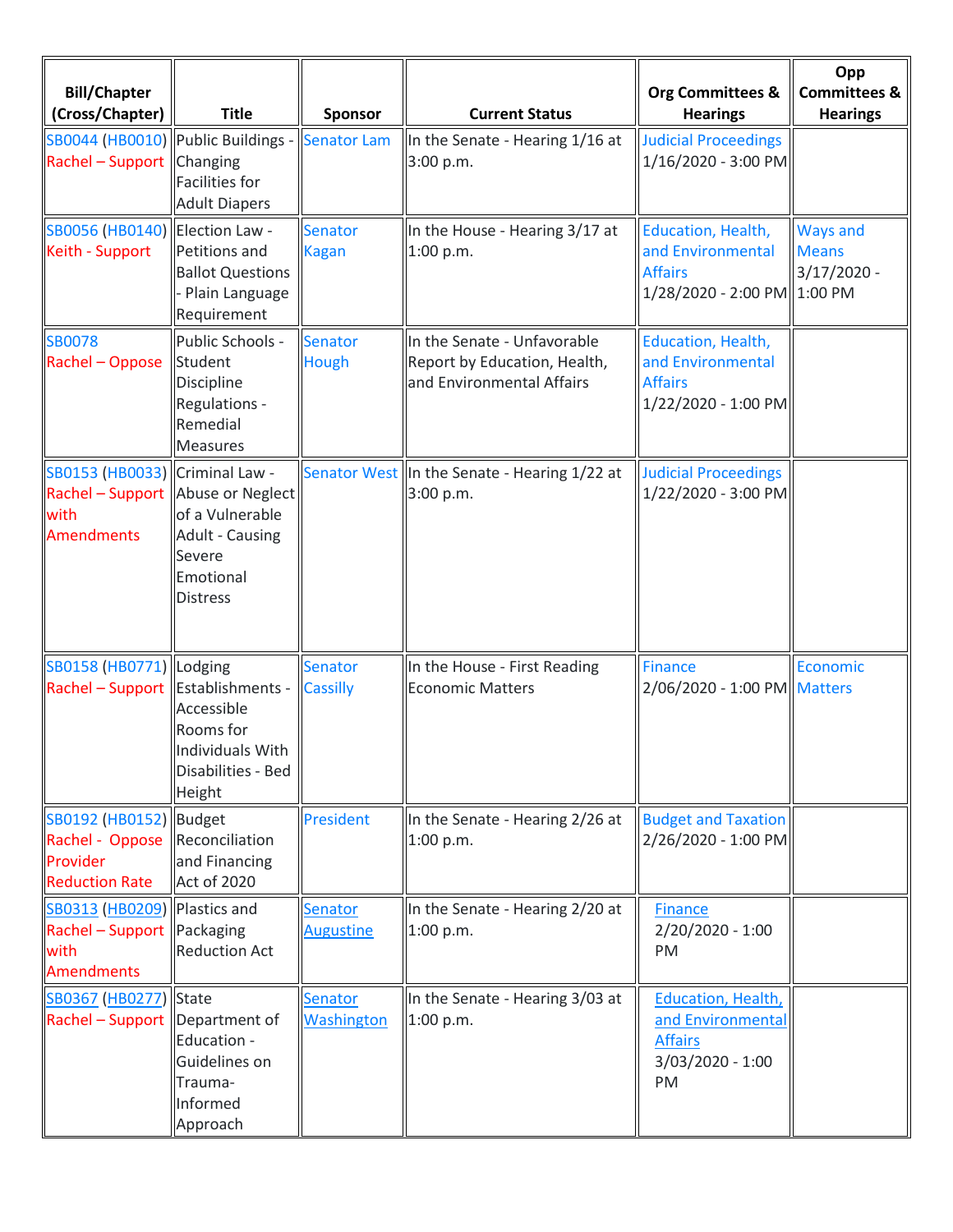| <b>Bill/Chapter</b><br>(Cross/Chapter)                                                            | <b>Title</b>                                                                                                                                      | <b>Sponsor</b>                 | <b>Current Status</b>                                                                        | <b>Org Committees &amp;</b><br><b>Hearings</b>                                                                                       | Opp<br><b>Committees &amp;</b><br><b>Hearings</b>    |
|---------------------------------------------------------------------------------------------------|---------------------------------------------------------------------------------------------------------------------------------------------------|--------------------------------|----------------------------------------------------------------------------------------------|--------------------------------------------------------------------------------------------------------------------------------------|------------------------------------------------------|
| SB0367 (HB0277) State<br>Rachel - Support Department of                                           | Education -<br>Guidelines on<br>Trauma-<br>Informed<br>Approach                                                                                   | Senator<br><b>Washington</b>   | In the Senate - Hearing 3/03 at<br>1:00 p.m.                                                 | <b>Education, Health,</b><br>and Environmental<br><b>Affairs</b><br>3/03/2020 - 1:00<br>PM                                           |                                                      |
| SB0401 (HB1147) Places of Public<br>Keith - Support<br>with<br><b>Amendments</b>                  | Accommodation<br>and Public<br>Buildings -<br>Single-<br>Occupancy<br><b>Public Restrooms</b><br>- Availability (The<br>Accessible to All<br>Act) | Senator<br>Kagan               | In the Senate - Hearing 2/12 at<br>12:00 p.m. (Judicial<br>Proceedings)                      | <b>Judicial</b><br><b>Proceedings</b><br>2/12/2020 - 12:00<br>PM<br><b>Education, Health,</b><br>and Environmental<br><b>Affairs</b> |                                                      |
| Keith - Support                                                                                   | SB0424 (HB0368) Maryland Transit Senator<br>Administration -<br>Funding (Transit<br>Safety and<br>Investment Act)                                 | <b>Zucker</b>                  | In the Senate - Hearing 2/12 at<br>1:00 p.m.                                                 | <b>Budget and</b><br><b>Taxation</b><br>$2/12/2020 - 1:00$<br>PM                                                                     |                                                      |
| SB0455 (HB0547) Health -<br>Rachel - Support   Maryland<br>with<br><b>Amendments</b>              | Children's<br>Service Animal<br>Program -<br>Establishment                                                                                        | <b>Senator</b><br>Pinsky       | In the House - First Reading<br><b>Health and Government</b><br>Operations                   | <b>Finance</b><br>$2/18/2020 - 1:00$<br>PM                                                                                           | <b>Health and</b><br>Government<br><b>Operations</b> |
| Keith - Support                                                                                   | Employment -<br>Reasonable<br>Accommodations<br>for Applicants<br><b>With Disabilities</b>                                                        |                                | SB0473 (HB0312) Discrimination in Senator Lam  In the Senate - Hearing 2/18 at<br>12:00 p.m. | <b>Judicial</b><br><b>Proceedings</b><br>2/18/2020 - 12:00<br>PM                                                                     |                                                      |
| SB0504 (HB0699) Office of the<br>Rachel - Letter of Attorney General Pinsky<br><b>Information</b> | - Special<br>Education<br>Ombudsman                                                                                                               | <b>Senator</b>                 | Favorable Report by Education,<br>Health, and Environmental<br>Affairs                       | <b>Education, Health,</b><br>and Environmental<br><b>Affairs</b><br>$2/18/2020 - 1:00$<br>PM                                         |                                                      |
| SB0511<br>Keith - Support                                                                         | <b>Task Force on</b><br>Oral Health in<br>Maryland                                                                                                | Senator<br><b>Kelley</b>       | In the House - First Reading<br><b>Health and Government</b><br><b>Operations</b>            | <b>Finance</b><br>$2/18/2020 - 1:00$<br>PM                                                                                           | <b>Health and</b><br>Government<br><b>Operations</b> |
| <b>SB0530 (HB0231) Housing</b><br>Rachel - Support   Opportunities                                | Made Equal Act                                                                                                                                    | <b>Senator</b><br><b>Smith</b> | Favorable Report by<br>Environment and<br>Transportation                                     | <b>Judicial</b><br><b>Proceedings</b><br>$2/04/2020 - 1:00$<br>PM                                                                    | Environment<br>and<br>Transportation                 |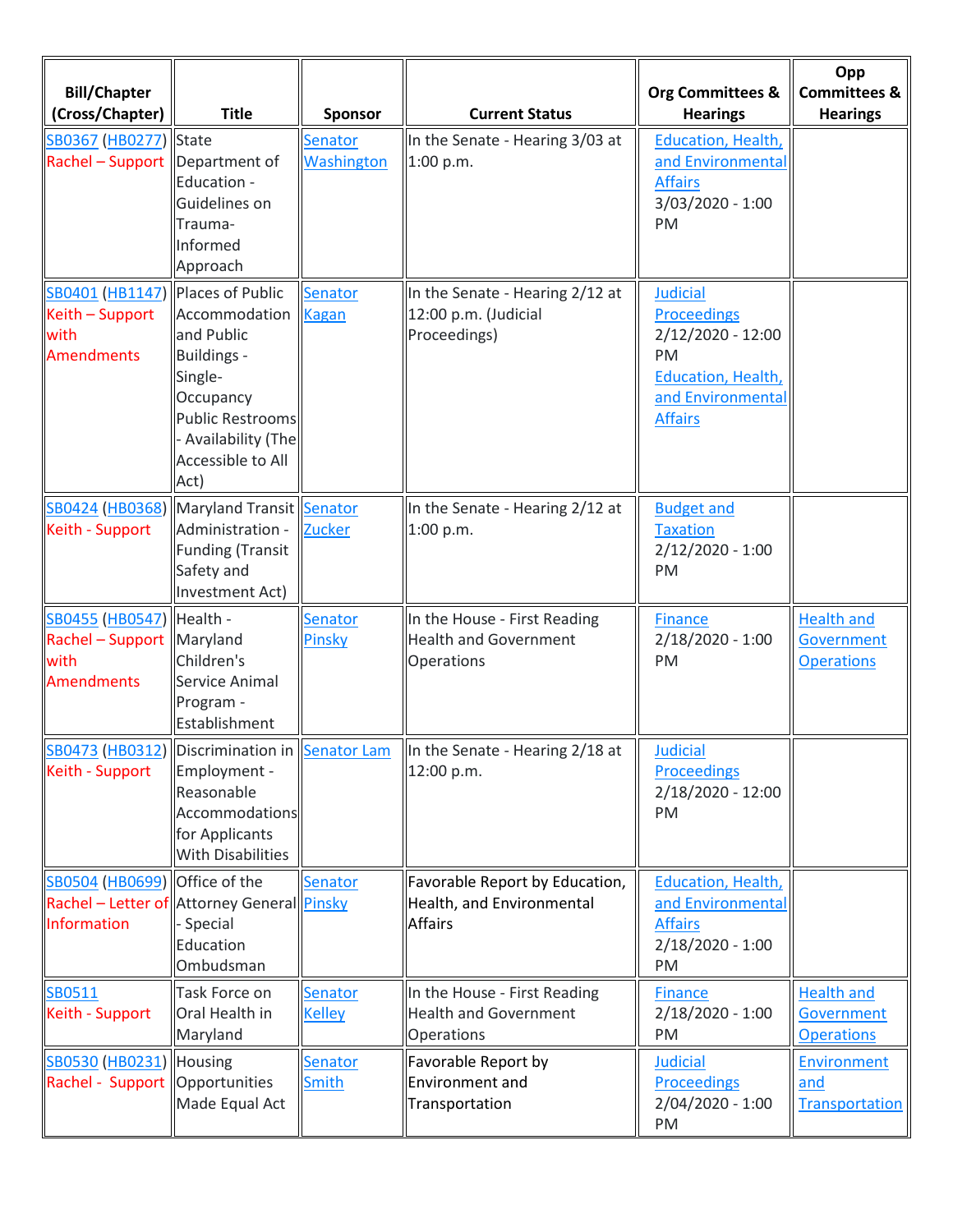| <b>Bill/Chapter</b><br>(Cross/Chapter)                                                       | <b>Title</b>                                                                                             | Sponsor                          | <b>Current Status</b>                                                      | <b>Org Committees &amp;</b><br><b>Hearings</b>                                              | Opp<br><b>Committees &amp;</b><br><b>Hearings</b>    |
|----------------------------------------------------------------------------------------------|----------------------------------------------------------------------------------------------------------|----------------------------------|----------------------------------------------------------------------------|---------------------------------------------------------------------------------------------|------------------------------------------------------|
| SB0539 (HB0839) Labor and<br>Rachel – Support   Employment -                                 | Family and<br><b>Medical Leave</b><br>Insurance<br>Program -<br>Establishment                            | <b>Senator</b><br><b>Hayes</b>   | In the Senate - Hearing 2/27 at<br>1:00 p.m.                               | <b>Finance</b><br>$2/27/2020 - 1:00$<br>PM                                                  |                                                      |
| SB0542 (HB0516) Public School<br>Keith - Support                                             | <b>Students - Daily</b><br><b>Physical Activity</b><br>(Student Health<br>and Fitness Act)               | <b>Senator</b><br>Young          | In the Senate - Hearing 3/03 at<br>1:00 p.m.                               | <b>Education, Health,</b><br>and Environmenta<br><b>Affairs</b><br>$3/03/2020 - 1:00$<br>PM |                                                      |
| SB0547 (HB0255)   Health Care<br>Rachel - Support  Facilities -<br>with<br><b>Amendments</b> | <b>Hospitals and</b><br>Related<br>Institutions -<br>Discrimination<br>Protections                       | Senator<br>Young                 | In the Senate - Hearing 2/13 at<br>1:00 p.m.                               | <b>Finance</b><br>$2/13/2020 - 1:00$<br>PM                                                  |                                                      |
| SB0549 (HB0675)<br>Keith - Support                                                           | Education -<br>Public Schools -<br>Seizure Action<br>Plans (Brynleigh<br>Act)                            | Senator<br>Young                 | In the Senate - Hearing 3/03 at<br>1:00 p.m.                               | <b>Education, Health,</b><br>and Environmenta<br><b>Affairs</b><br>3/03/2020 - 1:00<br>PM   |                                                      |
| SB0576 (HB0691)<br>Rachel - Oppose                                                           | Health<br>Occupations -<br>Nurse<br>Practitioners -<br>Certifications of<br>Competency and<br>Incapacity | <b>Senator</b><br><b>Eckardt</b> | In the House - First Reading<br><b>Health and Government</b><br>Operations | <b>Education, Health,</b><br>and Environmental<br><b>Affairs</b><br>2/13/2020 - 1:00<br>PM  | <b>Health and</b><br>Government<br><b>Operations</b> |
| <b>SB0637</b><br>Rachel - Letter of Therapeutic<br><b>Information</b>                        | Children -<br>Nursery Program<br>- Funding                                                               | <b>Senator King</b>              | In the Senate - Hearing 2/19 at<br>1:00 p.m.                               | <b>Budget and</b><br><b>Taxation</b><br>$2/19/2020 - 1:00$<br>PM                            |                                                      |
| SB0638 (HB0912)<br>Keith - Support                                                           | Maryland Child<br><b>Tax Credit</b>                                                                      | <b>Senator King</b>              | In the Senate - Hearing 2/26 at<br>1:00 p.m.                               | <b>Budget and</b><br><b>Taxation</b><br>$2/26/2020 - 1:00$<br>PM                            |                                                      |
| SB0657 (HB0806)   Income Tax -<br>Rachel - Support                                           | Personal<br>Exemption -<br><b>Disabled</b><br>Individuals                                                | Senator<br><b>Kramer</b>         | In the Senate - Hearing 2/26 at<br>1:00 p.m.                               | <b>Budget and</b><br><b>Taxation</b><br>$2/26/2020 - 1:00$<br>PM                            |                                                      |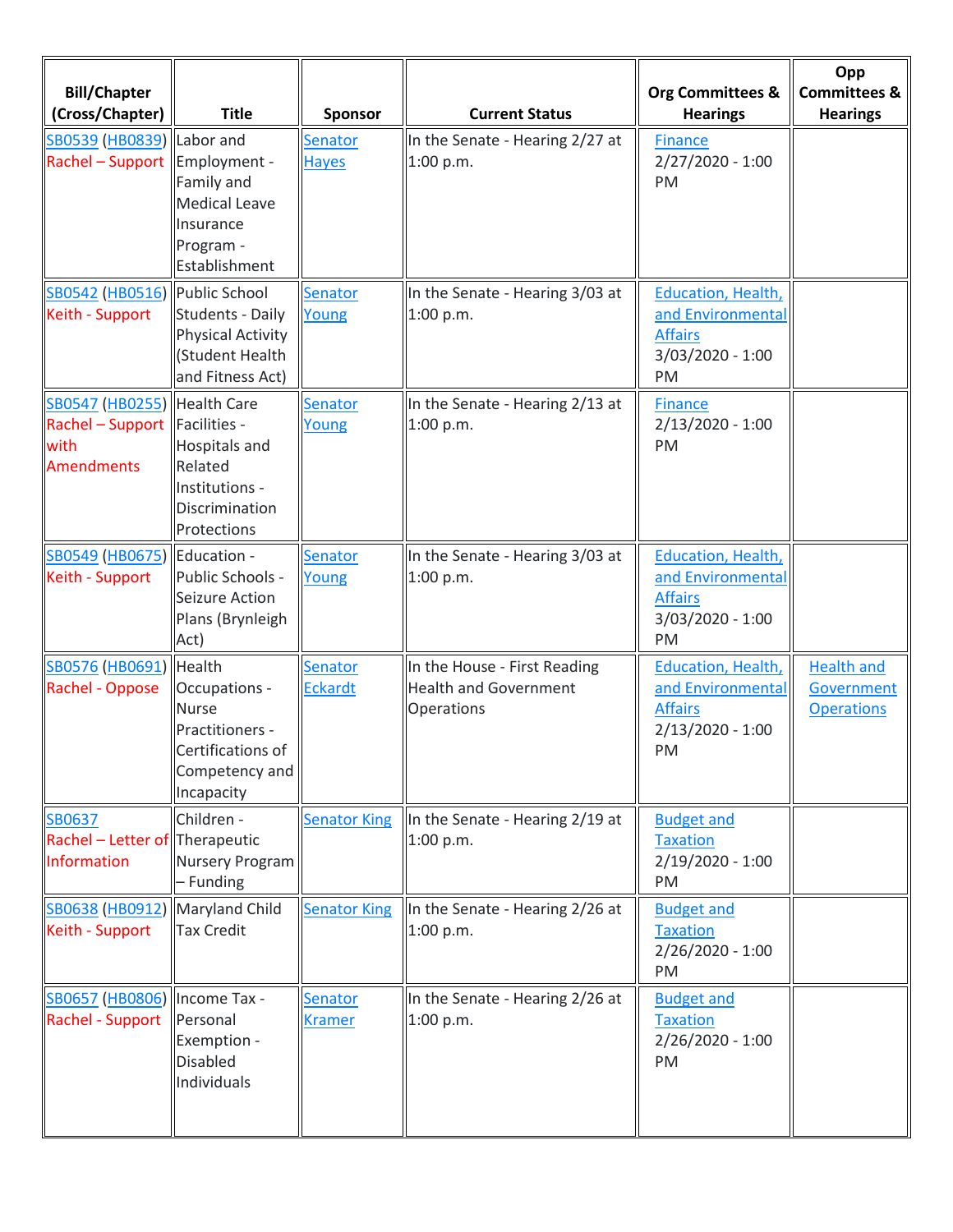| <b>Bill/Chapter</b><br>(Cross/Chapter)                                              | <b>Title</b>                                                                                                                        | Sponsor                                    | <b>Current Status</b>                         | Org Committees &<br><b>Hearings</b>                                                          | Opp<br><b>Committees &amp;</b><br><b>Hearings</b> |
|-------------------------------------------------------------------------------------|-------------------------------------------------------------------------------------------------------------------------------------|--------------------------------------------|-----------------------------------------------|----------------------------------------------------------------------------------------------|---------------------------------------------------|
| SB0701 (HB0643)  End-of-Life<br>Rachel – Letter of Option Act<br><b>Information</b> | Richard E. Israel<br>and Roger "Pip"<br>Moyer Act)                                                                                  | Senator<br>Waldstreicher 12:00 p.m.        | In the Senate - Hearing 2/28 at               | <b>Judicial</b><br><b>Proceedings</b><br>2/28/2020 - 12:00<br>PM                             |                                                   |
| SB0702 (HB0320) Criminal Law -<br>Keith - Support                                   | <b>Exploitation of</b><br>Vulnerable Adult<br>or Elderly<br>Individual -<br>Undue Influence                                         | <b>Senator</b><br>Waldstreicher 12:00 p.m. | In the Senate - Hearing 2/20 at               | <b>Judicial</b><br><b>Proceedings</b><br>2/20/2020 - 12:00<br>PM                             |                                                   |
| SB0757 (HB1314) Election Law -<br>Keith - Support                                   | Voting Systems -<br>Accessibility for<br><b>Voters With</b><br><b>Disabilities</b>                                                  | <b>Senator Lam</b>                         | In the Senate - Hearing 3/05 at<br>1:00 p.m.  | <b>Education, Health,</b><br>and Environmental<br><b>Affairs</b><br>$3/05/2020 - 1:00$<br>PM |                                                   |
| SB0783 (HB0184) Special<br>Rachel - Support  Education -                            | Judicial Actions -<br><b>Attorney's Fees</b><br>and Related<br>Costs                                                                | <b>Senator</b><br>Zucker                   | In the Senate - Hearing 2/18 at<br>1:00 p.m.  | <b>Education, Health,</b><br>and Environmental<br><b>Affairs</b><br>$2/18/2020 - 1:00$<br>PM |                                                   |
| SB0796 (HB0984) Developmental<br>Rachel - Support Disabilities                      | Administration -<br>Program<br>Changes and<br><b>Required Reports</b>                                                               | Senator<br><b>Guzzone</b>                  | In the Senate - Hearing 3/06 at<br>12:00 p.m. | <b>Finance</b><br>3/06/2020 - 12:00<br>PM                                                    |                                                   |
| SB0833 (HB1527) Adult Protective                                                    | Services -<br>Vulnerable<br>Adults Registry -<br>Investigations<br>and Records of<br>Abuse and<br>Neglect and<br>Workgroup<br>Study | Senator<br><b>Benson</b>                   | In the Senate - Hearing 3/04 at<br>12:00 p.m. | $\ $ Judicial<br><b>Proceedings</b><br>3/04/2020 - 12:00<br>PM                               |                                                   |
| SB0853 (HB1595) Education -<br>Rachel - Oppose Voluntary Ethical Patterson          | Special<br>Education<br>Advocate<br>Certificate<br>Program                                                                          | Senator                                    | In the Senate - Hearing 2/18 at<br>1:00 p.m.  | <b>Education, Health,</b><br>and Environmental<br><b>Affairs</b><br>$2/18/2020 - 1:00$<br>PM |                                                   |